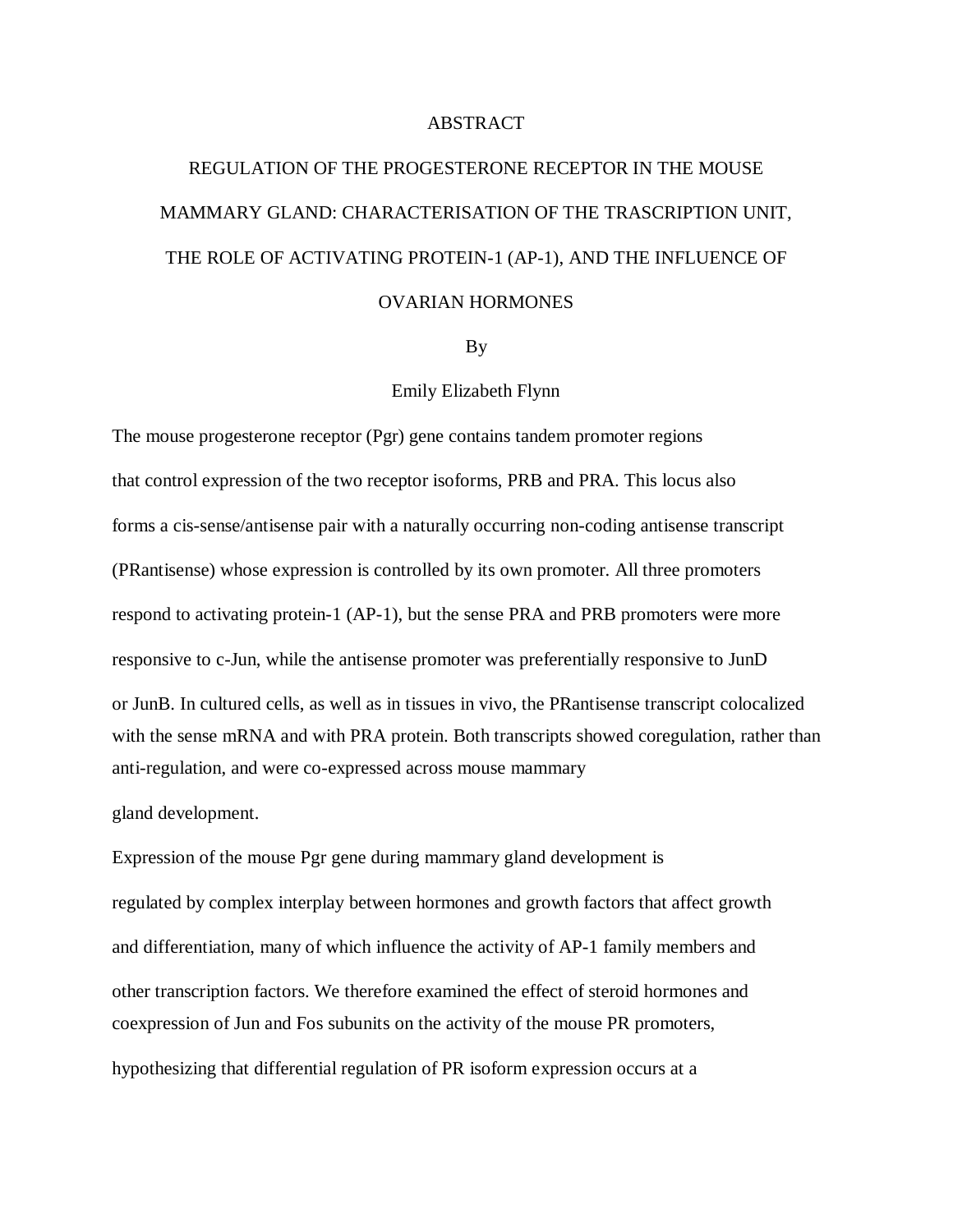transcriptional level. Although the hormonal milieu of pregnancy supports increased PBR expression in the mouse, these studies did not support a prominent role of estrogen receptor (ER) or AP-1 in this regulation.

Additional experiments utilized an immunofluorescence approach with isoformspecific antibodies to examine the relationship between AP-1 and PR expression across development or following ovariectomy. The underlying hypothesis for these studies is that a change in the composition of AP-1 subunits may contribute to a shift from PRA to PRB expression during alveologenesis due to preferential effects of different AP-1 isoforms on the two promoters. These experiments establish that AP-1 alone cannot account for the appearance of PRB during pregnancy. However, the composition of AP-1 undergoes significant changes across development and, as noted above, AP-1 promotes transcription from both PR promoters. cJun correlated most highly with overall expression of PRA, and PRA expression invariably accompanied the expression of one Jun isoform or another. In ovariectomized mice expression of c-Fos disappeared entirely, while ovariectomy affected only the intensity of PRA staining.

In summary, these studies characterized the effects of hormone and phorbol ester treatment along with ER and AP-1 in transcriptional regulation of the mouse Pgr gene. Expression of AP-1 and PRantisense mRNA correlated positively with PRA expression across development in the mouse mammary gland. These correlations persisted in the pregnant mammary gland, failing to explain the appearance of PRB, but accounting for a subset of c-Jun+

/PRB+ cells that maintained their expression of PRA. Additionally, experiments in ovariectomized mice supported the interesting finding that progesterone